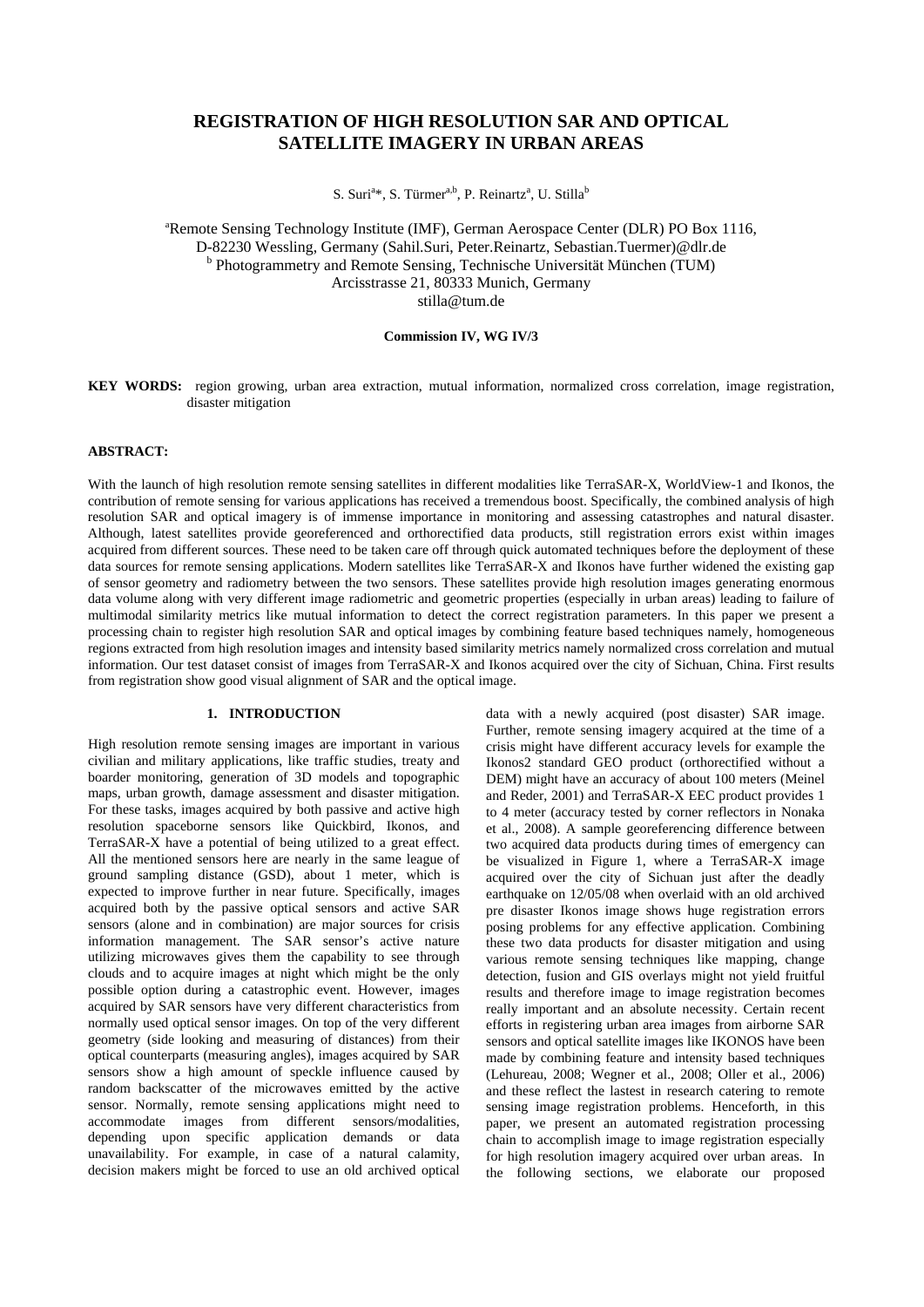registration chain, experimental dataset and methodology and finally we discuss the obtained results, draw conclusions and outline our efforts to enhance the processing chain for addressing challenges of the very near future.

## **2. PROPOSED REGISTRAION CHAIN**

Image registration refers to the task of aligning two or more images acquired at different times, from different sensors or from different view points. Image registration can roughly be classified into categories namely, feature based and intensity based techniques. An extensive overview and survey of various image registration methods used in the above mentioned fields can be found in Brown (1992).



Figure 1. GIS overly of a TerraSAR-X and an Ikonos image

For registration of SAR and optical imagery, intensity based techniques have an advantage over the feature based techniques as successful detection and matching of images from these very different sensors is a meticulous task. For intensity based techniques, the problem of registration is generally mapped as an optimization problem. Where the spatial transformation function *T* is the argument of the optimum of some similarity metric S, applied to reference image  $I_R$  and transformed input image  $I_{TL}$ . This can be expressed as:

$$
T = \arg(\operatorname{opt}(S(I_R, I_{T_I})))\tag{1}
$$

The registration chain utilized here for registering high resolution SAR and optical imagery acquired over urban areas, has it roots from the analysis accomplished in Suri and Reinartz (2009). In the cited reference, we highlighted that mutual information (registration similarity metric S in Equation 1) can be very well adapted for registration of SAR and optical high resolution satellite imagery in urban areas. The major conclusion from the cited work was that mutual information did show enough capability of handling very different SAR and optical sensor geometry through segmentation steps introduced only in the SAR image.

Here in this paper, we go a step forward and test the similarity metric capability under operational settings. In general, mutual information based image registration is generally mapped as an optimization problem with an idea of finding a transformation registration function which maximizes MI within the images being registered. Two issues that need to be addressed while handling any optimization problem (here intensity based registration) are the following:<br>
Considering the very incompatible information generated

*Optimizer selection*: A vigilant review of the literature available for intensity based registration algorithms gives us a lot of options to select an optimizer for the presented task. For further reading, Pluim et al. (2003) also presented a survey of optimization techniques utilized in MI based registration. In this paper, the multiresolution approach presented by Cole Rhodes et al., (2003) to register Landsat imagery by maximizing mutual information between the features extracted by Steerable Simoncelli Filters using the SPSA algorithm has been extended for much more general purposes.

*Optimizer Initialization:* After selecting a suitable optimizer we normally require an initialization to start the entire process of image registration. Normally, this can be done manually by just roughly marking out a point or two in the images being registered. This process though minuscule in size, bears a lot of importance on the overall registration performance. As having an initialization too far from the real registration parameters can cause the optimizer to halt in a spurious peak leading to failure of the registration chain. ´



Figure 2. Proposed registration chain

The proposed processing chain has been depicted in Figure 2. It can be visualized that the chain has two distinct components. One component based upon the region growing concept is targeted to estimate rough registration parameters that can be utilized as the seed parameters for the multiresolution mutual information optimization.

All the utilized components of the processing chain would now be discussed with respect to their importance as well as their theoretical and implementation details.

### **2.1 Estimating Rough Registration Parameters**

As already mentioned, the task of estimating the rough registration parameters form an important component of the entire optimization process. In this paper, we attempt to automate this important step by introducing a concept which can also be extended to register much higher resolution SAR and optical urban area images in near future. The main hindrance in a successful registration of high resolution SAR and optical images is the very different sensor geometry that has a significant influence on real world 3D objects. According to the sensor characteristics these 3D real world objects appear very differently in 2D images imaged by both the SAR and optical sensors (Stilla, 2007). The SAR side looking geometry leaves its impact in form of the parallax, shading and double bounce effects in urban areas. Radiometric and geometric differences also become clearly visible, especially on man made objects like bridges might appear very differently in SAR and optical images (Wegner and Soergel, 2008)

by the two sensors in urban areas (especially for 3D objects) the idea here is to select only on ground 2D features (image appearance is not greatly influenced by sensor geometry) for registration purposes. In general, for high resolution satellite images acquired over urban areas, common city features like wide roads, rivers, big stadiums, play grounds, parks can be expected to appear in considerable sizes and be represented by relatively homogeneous intensity values (if imaged without occlusions, especially in the case of SAR sensor). This hypothesis gets confirmed as we analyze the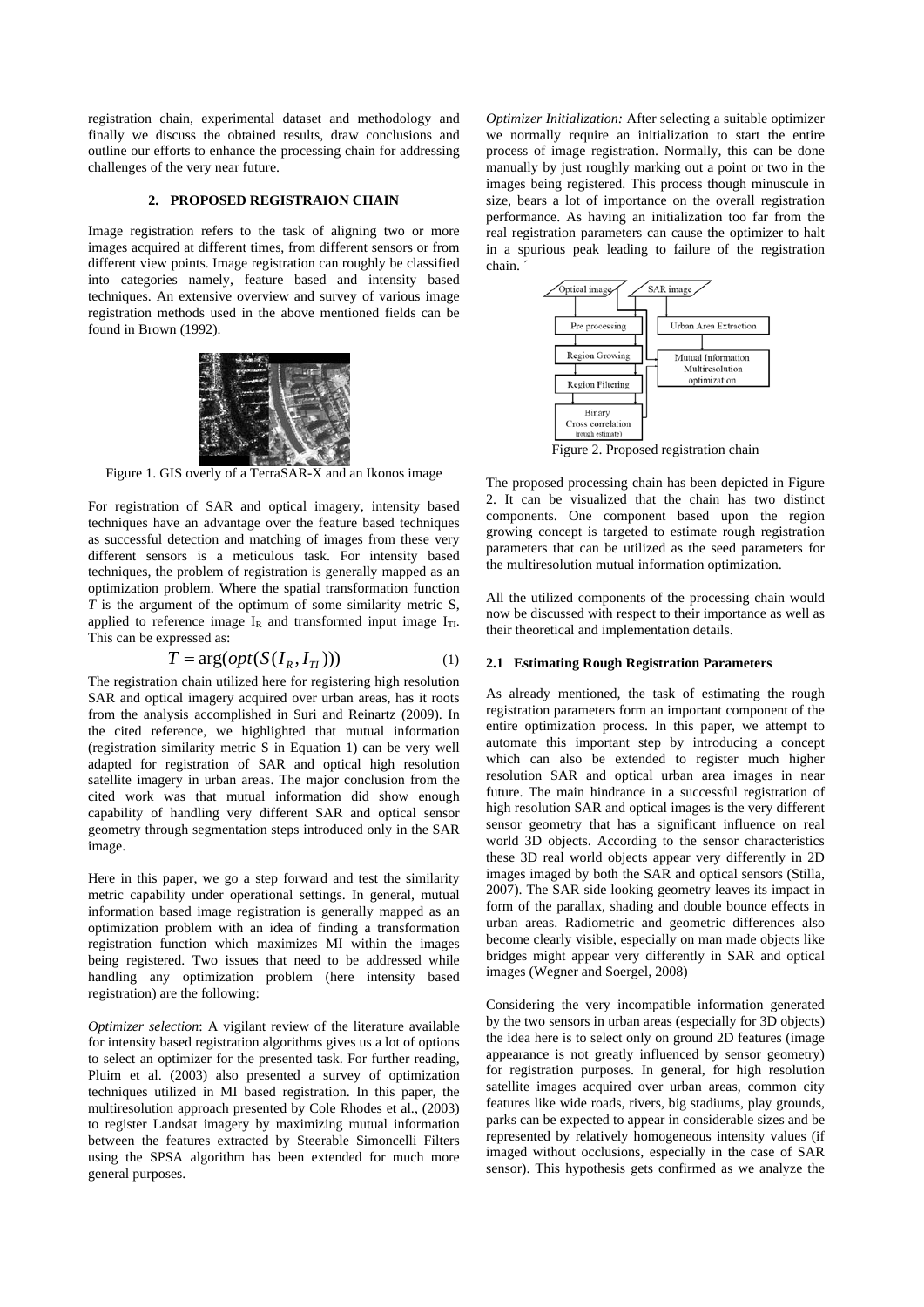appearance of prominent features like river and roads in the images depicted in Figure 2. Considering this regular, homogeneous appearance of flat urban features, we intend here to utilize region growing techniques to obtain homogenous features within the images.

To initiate the registration process, some kind of smoothing operation is mandatory before targeted flat homogeneous regions can be extracted for registration purposes. Considering the image statistics, we have employed an enhanced Frost filter (Lopes et al., 1990) for SAR image and the Gaussian filter for optical image smoothing. Following the region extraction using the standard region growing technique (Castleman, 1996), we attempt to filter the obtained homogeneous regions on basis of their shape properties like area, length and geometrical moments. The selection of the desired homogeneous flat regions leads to two binary region images from both the SAR and the optical image. To estimate the registration parameters we then employ normalized cross correlation (NCC) to estimate registration parameters between the two region images. Further, we intend to use these as initialization parameters for multiresolution MI optimization (Cole Rhodes et al., 2003).

#### **2.2 Mutual Information Based Fine Registration**

The applicability of mutual information as registration metric for high resolution satellite imagery in urban areas was highlighted in Suri and Reinartz (2009). In the cited reference, we proposed segmentation steps (based on histogram thresholds) in the SAR image and did a through analysis on the interdependence of the segmentation step and mutual information (MI) performance. In this paper, we evolve the earlier proposed segmentation step based upon the SAR image histogram with a more appropriate pre processing technique.

### **Urban Area Detection**

The idea behind this step is to get rid of the pixels generated by real world 3D structures as these pixels are incompatible due to very different sensor geometry and therefore should not be accounted for in similarity metric computation. Urban area extractions from SAR imagery has been researched quite extensively and quiet a few robust techniques based upon local SAR characteristics (Gouinaud and Tupin, 1996) and special textural information (Lorette 1999) have been proposed and successfully utilized. For the presented work we employ the method proposed in Lorette (1999) which is based on simple local variance computation. This method works on the principle that variance around the urban pixels is very high in all the eight directions surrounding it. Therefore, in case the local variance's in eight directions from a center point of a window (user definer parameter) is higher than a threshold value (user defined parameter) the pixel is set to be in the urban category. Further, this technique of urban area detection to save time can also be performed on down sampled images (Oller et al., 2006).

### **Multiresolution Mutual Information Optimization**

MI has evolved from the field of information theory. MI describes a statistical dependence between two random variables (e.g. A and B) expressed in terms of variable entropies. Normally, Shannon entropy (additive in nature) is utilized to represent variable entropies (information content) and for this case MI between two variable A and B is defined as

$$
MI(A, B) = H(A) + H(B) - H(A, B) \tag{2}
$$

Above, H(A) and H(B) are the Shannon entropies of A and B respectively, H(A, B) is the joint entropy of B and A. Considering two remote sensing images to be registered as the two random variables, MI is a symmetric relation that always achieves values greater than zero. Registration of two images A and B is based on maximization of MI (A, B) (Equation 2). The marginal entropies and the joint entropy can be computed from the estimated joint histogram according to formulations described in (Chen et al., 2003).

### **3. DATASET AND METHODOLOGY**

As already highlighted in section 1, we present this paper in context of disaster mitigation applications where very fast and robust image to image registration might be needed before utilizing remote sensing techniques on acquired datasets. Our test dataset include TerraSAR-X and Ikonos imagery acquired over the city of Sichuan in China (dataset details in Table 1). The TerraSAR- X image has been acquired three days after the disastrous earthquake on 12-May-2008 and along with it we also have pre and post disaster Ikonos scenes. The Ikonos image here is the standard geometrically corrected scene which is expected to have a planar accuracy of 100m (Meinel and Reder, 2001). The utilized TerraSAR-X image has predicted orbit accuracy and it is the Geocoded Ellipsoid Corrected (GEC) product. GEC products are corrected to UTM projection using the WGS84 ellipsoid with an average terrain height. GEC products are not the best TerraSAR-X products as far as on ground accuracy is concerned but in times of calamity these might be the only available option due to timing constraints and possible unavailability of a DTM.

|            | TerraSAR-X      | Ikonos        | <b>Ikonos</b>  |  |
|------------|-----------------|---------------|----------------|--|
|            |                 | (pre          | (post          |  |
|            |                 | disaster)     | disaster)      |  |
| Mode       | High Res        | Forward       | Reverse        |  |
|            | spot light      | scanning      | Scanning       |  |
|            | (HS)            |               |                |  |
| Spectral   | 9.65 GHz        | 450 - 900 nm  | $450 - 900$ nm |  |
| Resolution |                 |               |                |  |
| Pixel Size | 1m              | $1m$ (pan)    | $1m$ (pan)     |  |
| Bit depth  | 16 bit          | 11 bit        | 11 bit         |  |
| Angle      | Inc. Angle      | Nominal       | Nominal        |  |
|            | $50.80^{\circ}$ | Collection    | Collection     |  |
|            |                 | Elevation:    | Elevation:     |  |
|            |                 | $62.09^\circ$ | $59.26^\circ$  |  |
| Date       | 15/05/08        | 14/09/07      | 28/06/8        |  |
| Processing | GEC product     | Standard      | Standard       |  |
| Level      |                 | Product       | Product        |  |

Table 1. Details of the TerraSAR-X and Ikonos-2 imagery of size 1000 x 1000 pixels

As the available products are not the best available products (absolute accuracy wise), we observe georeferencing difference of around 95m in x direction and 45m in y direction between the TerraSAR-X and the post disaster image. Further, the georeferencing difference between the TerraSAR-X and the pre disaster image is estimated to be around 125m in x direction and 25m in y direction. All the three images selected for the analysis can be visualized can be visualized in Figure 3. It is worthwhile to note that the same standard geometrically corrected Ikonos scenes (pre and post disaster) with the same TerraSAR-X scene have significantly dissimilar georeferencing differences.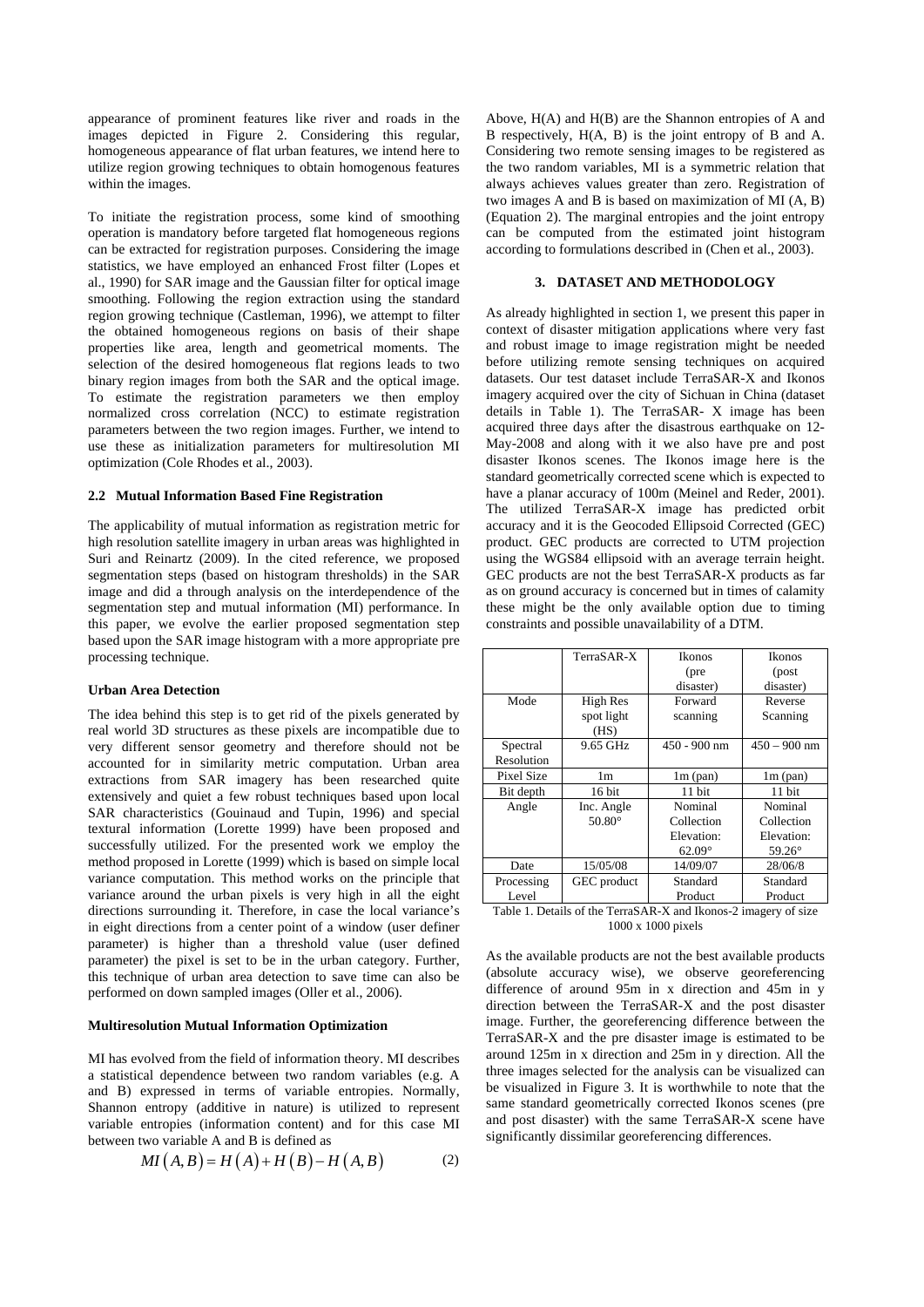

Figure 3. Utilized (a) TerraSAR-X (b) Pre disaster Ikonos (c) Post disaster Ikonos images

As we do not have any ancillary source to evaluate our registration scheme presented in section 2, we perform a consistency analysis using the three images. First, we register both the pre and post disaster Ikonos image to the reference TerraSAR-X image grid bringing both the pre and post disaster Ikonos in the same reference grid. Ideally, any further attempt to register the two transformed Ikonos images on the reference TerraSAR-X grid should yield no misalignment if their individual registrations have been consistent. Therefore, the registration parameters obtained between registered pre and post disaster Ikonos images can give us a fair idea about the similarity metric consistency.

#### **4. RESULT AND DISCUSSION**

#### **4.1 Region Extraction**

The extracted regions overlaid over the three involved images can be visualized in Figure 4. A vigilant look at the region growing results produced in Figure 4 clearly highlights the huge amount of extracted regions with prominent city roads and rivers as the most significant regions in both the SAR and optical images. Along with these, a lot of building roof tops, sensor geometry effects (layover, shadow) and other city occlusions have also been detected simply because of their quite homogeneous appearance in high resolution imagery.

The idea further would now be to select a subset of these regions whose appearance is independent of the sensor geometries (on ground 2D features). This is a very important step for the entire processing chain as those regions whose image appearance is independent of the sensor geometry can only be utilized for matching purposes, all other remaining regions can be considered as incompatible for the task in hand. To achieve the desired objective we do a region filtering step where we filter regions on basis of their length, area and geometric moments (results in Figure 5).

It is observed that different regions appear in the three images being considered for the analysis. This can be considered as a general scenario that extracting exactly the

same regions in images acquired by different sensors or in different condition might just not be possible. Main objective of this step should be to get a good number of common and sensor geometry independent regions in the images being registered.



Figure 4. Extracted regions overlaid on (a) TerraSAR-X (b) Pre disaster Ikonos (c) Post disaster Ikonos images



Figure 5. Filtered regions from (a) TerraSAR-X (b) Pre disaster Ikonos (c) Post disaster Ikonos images

It is still a possibility to have few undesirable regions like the one in pre disaster Ikonos image (Figure 5b) where we have certain building roof tops and shadows still appearing as regions participating in the final matching process. Considering the fact that it can be a tedious task to get all the desirable regions in the images being registered, the processing chain does require a robust similarity metric to match the extracted regions.

## **4.2 Region Matching with Binary Cross Correlation**

The finally extracted and filtered regions are represented as binary region images. Further, with an assumption that most of the information contained within binary region images can be utilized for estimating the registration parameters, we utilize the normalized cross correlation for the elucidated task. In this case, we obtain a NCC peak between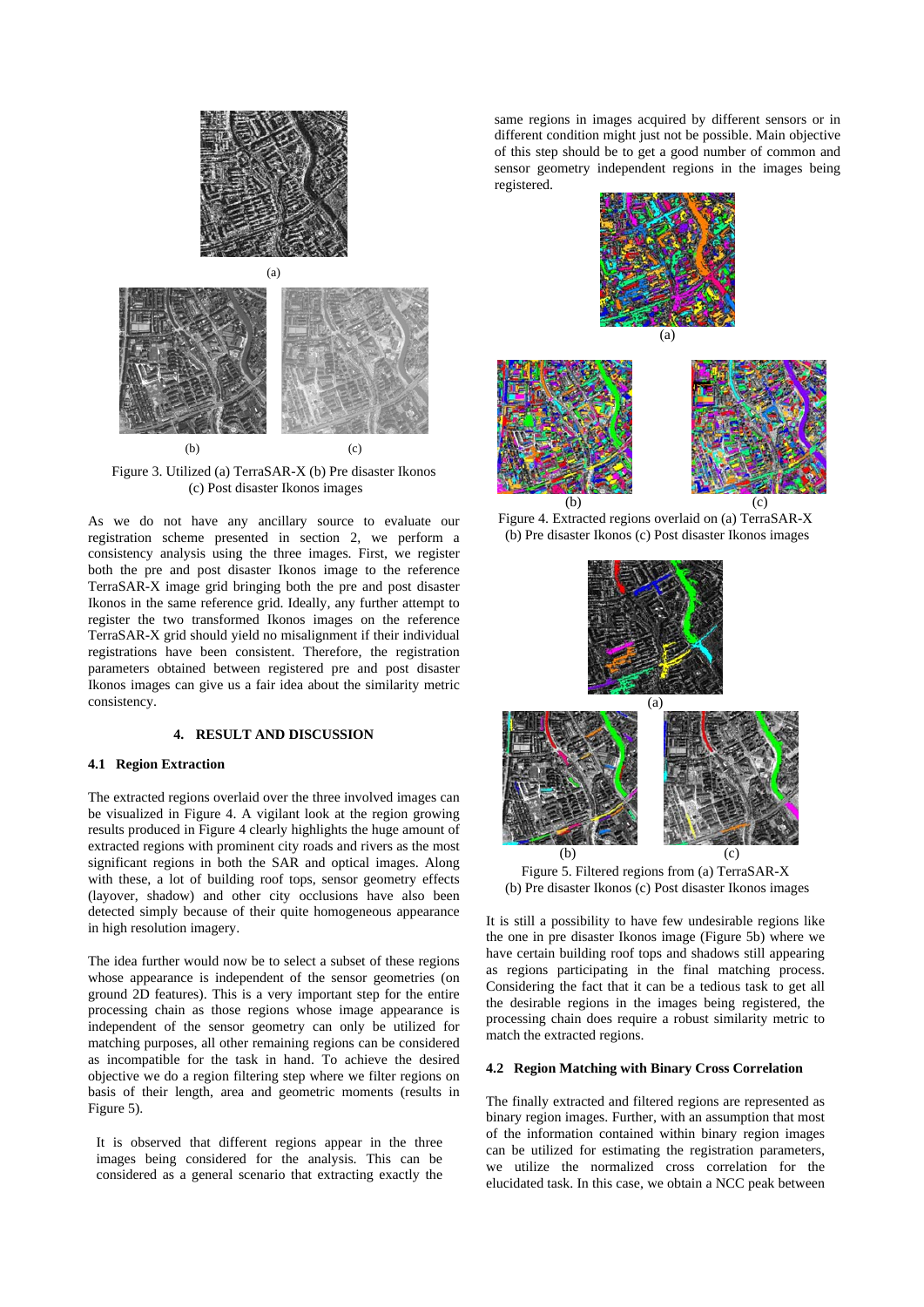TerraSAR-X and pre and post disaster Ikonos images at (-120, - 27) and (-84, -45) pixel translation in x and y directions respectively.

## **4.3 Urban Area Detection**

To precede the multiresolution MI optimization an urban area step in the SAR image is mandatory to expect any fruitful results from the registration processing chain. The result of binning out the incompatible SAR image pixels using a texture based method can be visualized in Figure 6.



Figure 6. (a) Result of urban area detection and morphological closing with disk operator of radius 5 on the TerraSAR-X image (white pixels are the detected urban area pixels).

# (b) Segmented TerraSAR-X image

### **4.4 Multiresolution MI Optimization**

To estimate the final registration parameters, we utilize the TerraSAR-X image depicted in Figure 6b as the reference image for the 2 Ikonos images depicted in Figure 3(b, c). The concept here is to down sample the images involved to one forth of their 1m pixel spacing and start optimizing the MI function from the 4m images and then move up the image pyramid successfully to obtain the desired registration results. The results obtained from this registration process along with their registration turn around time can be analyzed in Table 2. The results obtained from NCC process (utilized as a seed for the MI process) have also been tabulated for comparison purposes

| SM         | Pixel       | Pre Iko       | Post Iko     | <b>RD</b> | <b>TAT</b> |
|------------|-------------|---------------|--------------|-----------|------------|
|            | <b>Size</b> | tο            | to           |           |            |
|            |             | TSAR-X        | TSAR-X       |           |            |
| <b>NCC</b> | 1m          | $(-120, -27)$ | $(-84, 45)$  | (2,4)     | 20         |
|            |             |               |              |           | Sec        |
| MI         | 4m          | $(-129, -27)$ | $(-94, -50)$ | (3,1)     | 24         |
|            |             |               |              |           | Sec        |
| MI         | 2m          | $(-132, -26)$ | $(-94, -50)$ | (0,2)     | 60         |
|            |             |               |              |           | Sec        |
| MI         | 1m          | $(-131, -26)$ | $(-94, -50)$ | (1,2)     | 240        |
|            |             |               |              |           | Sec        |

Table 2. Registration results obtained using NCC and MI

In Table 2 we report registration differences (RD) obtained within the transformed pre Ikonos and Post Ikonos images at a particular pixel spacing with the specified similarity metric, ideally this should be 0m in both x and y directions symbolizing exactly the same registration of the pre and post Ikonos images on the TerraSAR-X image grid. RD has been estimated by exhaustively searching the MI peak in a registration search space of  $[-10 +10]$  pixels in x and y direction between the transformed pre and post Ikonos images on the reference image grid. TAT refers to the total registration turn around time (Pre Ikonos to TerraSAR-X and Post Ikonos to TerraSAR-X combined) in a parallel execution environment at a particular pixel spacing using the specified similarity metric. As very much expected, the NCC

due to its nature produced much lower registration TAT compared to joint histogram based MI (all the experiments have been done on Genuine Intel Pentium D CPU (2.8 GHz) with 2 GB RAM).

The Ikonos images when transformed over the reference TerraSAR-X reference gird using the registration parameters obtained using the NCC metric show registration errors which are then further refined using MI. It can be safely argued that both the similarity metrics performed their assigned tasks as their individual RD statistic is very much closer to the desired value of 0m in both X and Y directions, signifying a consistent registration performance. Readers are advised to be cautious while interpreting the RD statistic as it is mere a similarity metric consistency measure and the values obtained have no relation with the quality of registration achieved. The parameters obtained using MI show better alignment within the image features but without any ancillary information an absolute accuracy evaluation of the obtained parameters is just not possible. It can also be observed that there is not very significant difference (keeping registration TAT in perspective) between the registration parameters obtained at 4m pixel spacing and at 1m pixel spacing while utilizing MI as the similarity metric. The pre disaster Ikonos image registered with the reference TerraSAR-X image using the parameters obtained by MI at pixel spacing 1m can be visualized in Figure 7.



Figure 7. Registered TerraSAR-X and Ikonos image

#### **5.0 CONCLUSIONS**

 Automatic image to image registration for high resolution SAR and optical imagery becomes a challenging problem due to the very different sensor geometries which play a dominant role especially in the urban areas. In this paper, we have presented a hybrid solution to high resolution SAR optical image registration problem by combining the concept of feature based (2D homogenous regions) and intensity based (NCC and MI) techniques to solve the coveted problem. The processing chain tested on various other datasets (different satellite sensors, scene area) has shown similar performance. We would like to report that other subsets from the same complete scenes utilized in this registration exercise yielded different registration parameters signifying the presence of local deformation within the complete scenes (both optical-SAR and opticaloptical). The foremost challenge here is to find out the exact registration parameters which without any ancillary